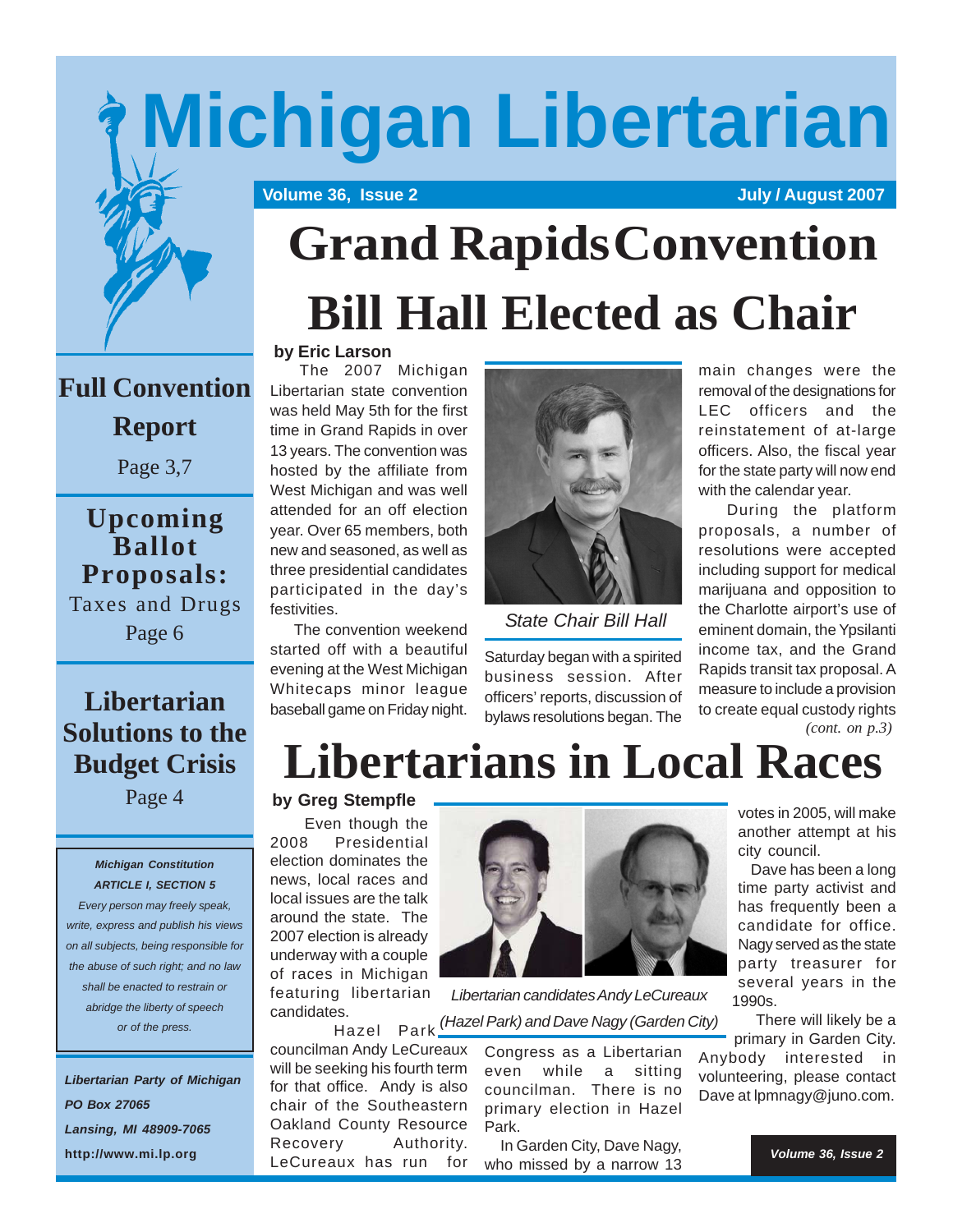## **LPM Officers and Directors**

| Chair                              | Bill Hall             | whall@wnj.com               |
|------------------------------------|-----------------------|-----------------------------|
| Vice Chair                         | Erin Stahl            | vicechair.lec@earthlink.net |
| Secretary                          | <b>Emily Salvette</b> | salvette@umich.edu          |
| Treasurer                          | Nicole Michalak       | lpmtreasurer@gmail.com      |
| At-Large Director Jim Allison      |                       | marthos1776@comcast.net     |
| At-Large Director Tom Bagwell      |                       | lpwcchari@yahoo.com         |
| At-Large Director Eric Larson      |                       | lpmlarson@comcast.net       |
| At-Large Director Greg Stempfle    |                       | stempfle@hotmail.com        |
| At-Large Director Will Tyler White |                       | whitewi5@msu.edu            |
|                                    |                       |                             |

| Judicial Committee Scotty Boman |               | scottyeducation@yahoo.com                                      |
|---------------------------------|---------------|----------------------------------------------------------------|
| Judicial Committee Jerry Bloom  |               | jerryliberty@hotmail.com                                       |
|                                 |               | Judicial Committee Leonard Schwartz leonard@leonardschwartz.us |
| Newsletter                      | Greg Stempfle | stempfle@hotmail.com                                           |
| Database                        | Ben Bachrach  | BenBachrach@gmail.com                                          |
| Speakers Bureau                 | Eric Larson   | lpmlarson@comcast.net                                          |
| Membership                      | Erin Stahl    | vicechair.lec@earthlink.net                                    |
| Affiliates                      | Jim Allison   | marthos1776@comcast.net                                        |
|                                 |               |                                                                |

Subscribe to *LPM Online* the weekly email newsletter of the LPM. Sign up at:

**http://www.mi.lp.org/lpmonline/subscribe.php**

## **Newsletter Information**

The *Michigan Libertarian* is published bimonthly as the official newsletter of the Libertarian Party of Michigan Phone: (888) FREE-NOW

#### **Submissions:** Please email articles and advertising to **MichiganLibertarian@Gmail.org**

or mail payment to:

Libertarian Party of Michigan Newsletter Advertising PO Box 27065 Lansing, MI 48909-7065

**Deadline:** The next deadline for submission of articles and advertising is August 1, 2007.

**Advertising Rates:** Full Pg \$100, Half Pg \$50, Quarter Pg \$25. 25% discount for LPM Candidates, 50% discount for LPM Affiliates. No personal ads.

**Visit:** http://www.mi.lp.org/Newsletters for more information.

# **From the Chair**

#### **by Bill Hall**

 **When Political Opportunity Knocks, Will You Be Listening?**

 Thirty years of Libertarian Party activism has led me to an interesting realization. Often we in the LP woefully underestimate our own political power, and our own relevance in the political process. We're so busy beating ourselves up over the fact that we can't win a race for President of the United States (DUH – in today's World, that would only take one qualified candidate, plus one quarter of a billion dollars!), that we ignore the fact we have the power to scare the shit out of a variety of state and local Republicans and Democrats.

 We are one of a handful of organizations with the POWER to field candidates for every single partisan office in the State of Michigan. It doesn't cost us a cent to be listed on the ballot; just a few minutes to sign some paperwork. This in a state where every Republican and Democrat candidate is fervently wishing they will have NO opponent in November (and their wishes often come true).

 Because we aren't busily angling to capture 51% of the vote, we can take up an orphaned (and libertarian) cause, like gun rights, family rights, smokers' rights or medical marijuana, and run with it! A handful of single issue voters might not win an election, but they sure can help lose one for your run-ofthe-mill "take no risks" old party candidate. Especially if we in the LP carefully choose our targets.

 I chose to run for Michigan Attorney General in 2006. I did so because I thought political opportunity might knock on the Libertarian Party's door, and I was determined that we should be there to answer. We had an incumbent Attorney General, Mike Cox, who was elected four years earlier by a whiskerthin margin, and less than a majority of the vote. His Christian conservative supporters were aghast when he then admitted committing adultery. He was regularly accused in the press of gross political favoritism and administrative incompetence.

 The LP needed a candidate in the race to seize the opportunity in case the press broke yet another Mike Cox scandal. The LP needed a candidate positioned to claim the balance of power if it turned into a balance of power race. As it turned out, no additional scandals broke, and the Democrats didn't seriously contest the race, so opportunity didn't knock. However, that wasn't obvious in the months before Election Day. I like to think Mike Cox had kittens the first time he heard my campaign ad questioning his fitness to be Attorney General. He certainly brought political pressure to bear in an attempt to make me pull those ads.

 A similar opportunity arose in West Michigan. A moderate Republican, Jerry Kooiman, was term-limited out in the marginal 75<sup>th</sup> State Representative District in Grand Rapids. This was a likely balance of power race. Balance of power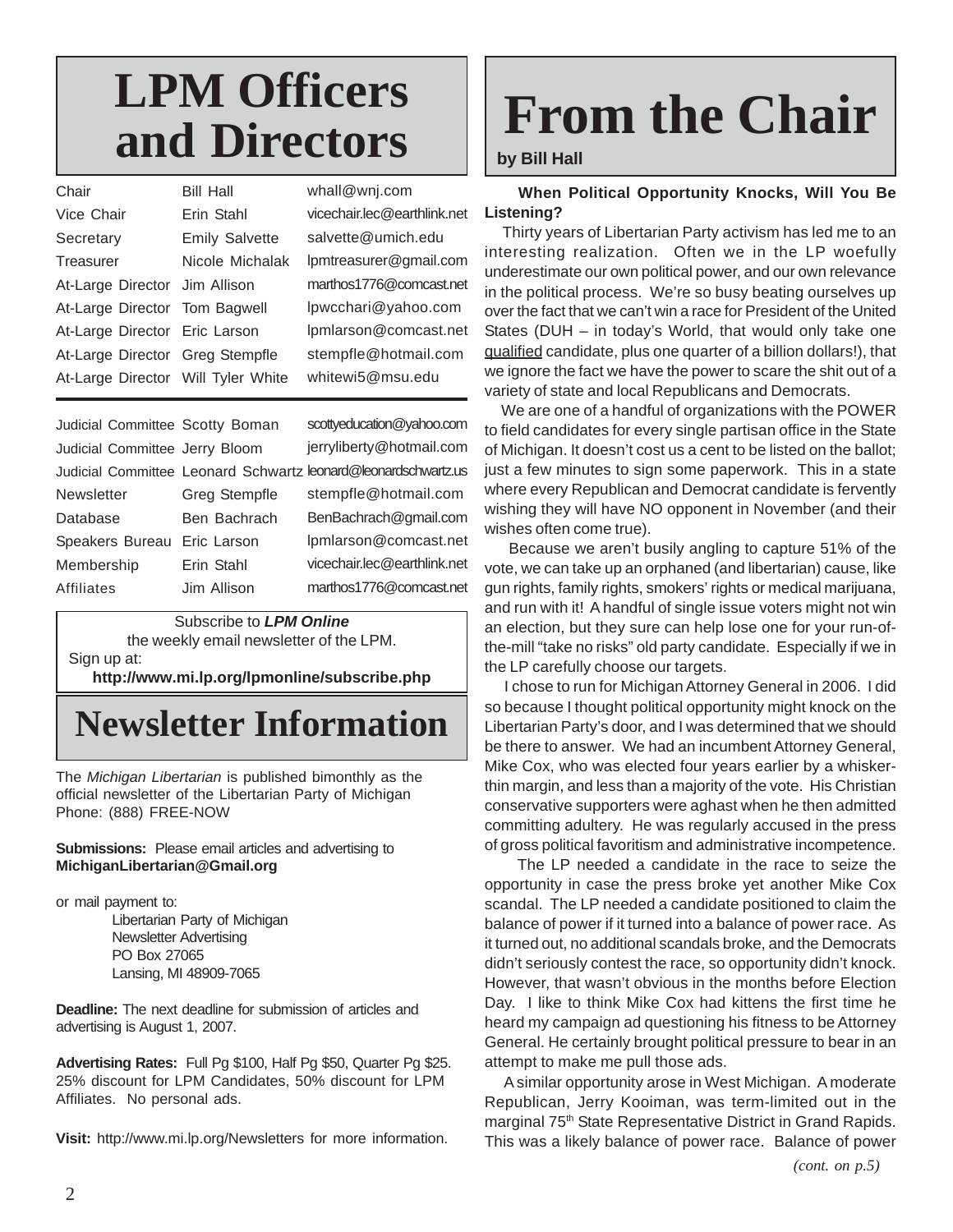# **State Convention 2007**

#### *(cont. from p.1)*

for parents passed after reconsideration later in the day.

 A change to the platform to specifically state equal rights for sexual orientation passed late in the afternoon but was rescinded by the judicial committee after a successful protest for a procedural violation due to going over time.

 Officer elections were next in the business session. Bill Hall of Rockford was chosen as Chair. Bill was the 2006 LPM candidate for Attorney General earning an impressive 61,000 votes. Bill also has experience at the national level, having served on the Libertarian National Committee. Erin Stahl of Saint Clair

Shores, who is also Mayor-Pro Tem in their city council, was elected to the position of Vice Chair. Former State Chair and current LNC member Emily Salvette of Ann Arbor was selected as Secretary. Nicole Michalak was elected as Treasurer. Due to the change in the party bylaws, the five functional director positions were replaced with 5 at-large director positions. Those elected to board were Jim Allison (Warren), Tom Bagwell (Ypsilanti), Greg Stempfle (Dearborn Heights), Eric Larson (Grand Rapids), and Will White (Okemos).

 The afternoon featured Dan Wilson from the group, Parents for Children, who discussed abuses of the state's Child

Protective Services department. Also, the three presidential candidates: Bob Jackson, Alden Link, and Daniel Imperato had a chance to introduce themselves to future Michigan delegates.

 The convention was capped by the evening banquet where the candidates spoke once again. Diane Katz, from the Mackinac Center for Public Policy, spoke about environmental policies in the state. Her anecdotes and 'dumb science headlines' were clearly the highlight. ("Pandas Unable to Mate, Veterinarian Jumps In")

 Full Convention minutes can be found on page 7 of this newsletter.



*Presidential Candidate Bob Jackson*



*Presidential Candidate Daniel Imperato*



*Presidential Candidate Alden Link*

### **Help Save the LPM Money, Receive this Newsletter in Your Email**

#### From the Editor

 The single biggest expense the LPM faces is the printing and mailing of the Michigan Libertarian. Now that email is replacing snail mail as the primary way of receiving information, I am launching an effort to reduce costs by making the newsletter available as a pdf attachment for those interested. Not only will it save us money, it will be less money going to the post office!

 Please drop an email to **MichiganLibertarian@gmail.com** if you would rather get your newsletter via email. This is the first issue of the Michigan Libertarian edited by newly elected At Large Director, Greg Stempfle. To be more accurate, it's the first one in 4 years since I also edited the newsletter in 2003. I would like to thank Andrew Wrenbeck who had been editor for the past couple of years for all of his hard work. I would also like to thank former chair Scotty Boman and the rest of the outgoing LEC for their service during the previous year.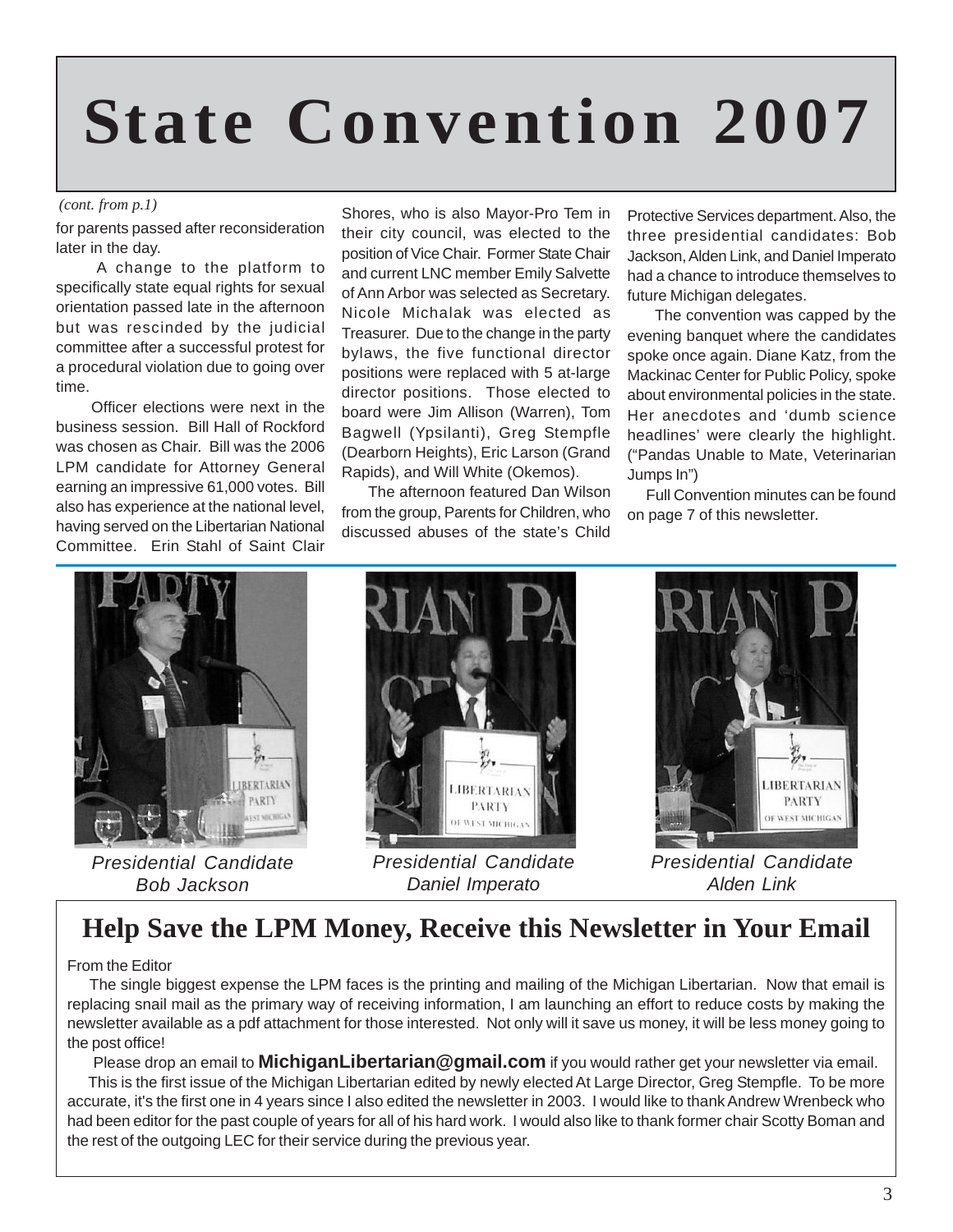## A little history: Prior to the Controlled Substances Act of **Libertarian Solutions: Solving the Budget Crisis**

#### **by Will Tyler White**

 Governor Granholm suggested cutting expenses by releasing nonviolent offenders from our corrections department, and hit the nail right on the head. Unfortunately, it was only a glancing blow. Certainly the old, infirm inmates who are not a threat to anyone deserve early release.

 But why stop there? Nearly half are there for nonviolent, victimless crimes, mostly drug possession. Many are castoffs from closed mental hospitals. Drug abuse and psychological disorders are medical problems. They become criminal problems when not addressed. Studies show outpatient treatment programs are far more effective than incarceration, and cost far less.

 Michigan needs to concentrate on violent criminals and stop prosecuting the harmless ones. Instead, provide treatment for those in need and the budget deficit will disappear.

 There is also lost economic productivity and taxes from those who are unable to work. Not to mention the difficulty in finding employment after being labeled a criminal, and the disruption to the families of the inmates. Some of them never recover.

 Current laws are a cure worse than the disease. In can be argued they are unconstitutional. If we are all entitled to equal treatment, why are people arrested for preferring one type of cigarette over another? This makes even less sense when the one with the Surgeon General's warning is legal, while the one with known medical benefits is not.

## **Advertising \$pace Available**

### Over 1,000 Libertarians across the state read the Michigan Libertarian.

Would you like to advertise your business or organization in this newsletter? Would you like to help the LPM offset their costs and promote your product or group?

## *Reduced Rates!*

**Advertising Rates:** Full Pg \$100, Half Pg \$50, Quarter Pg \$25. 25% discount for LPM Candidates, 50% discount for LPM Affiliates.

\$\$\$\$\$\$\$\$\$\$\$\$\$\$\$\$\$\$\$\$\$\$\$\$

1930, cannabis preparations were in the top three prescriptions nationwide. The American Medical Association (AMA) was taken by surprise and was against the law. They only figured it out two days before it was passed because the bill targeted "the Marijuana weed", a Mexican colloquialism popularized by the Hearst newspaper syndicate. The AMA had no idea it was actually one of their most popular natural remedies, which they knew only as cannabis sativa.

 Hearst and his allies, including DuPont, were determined to outlaw hemp farming as it was on the brink of replacing timber as a paper crop, as it is more efficient and cheaper. They both had huge timber holdings.

 For those who say "but it's the law and the political will is not there to change it"— just stop enforcing it.

 How often are Michigan's laws against cohabitation and adultery enforced? Attorney General Mike Cox can tell you. He is an admitted adulterer — a felony in Michigan. If our top law enforcement officer can ignore laws he doesn't like, why should the general public be any different?

 Medical marijuana has been legalized in 11 states and the cities of Detroit and Ann Arbor. Several cities and counties have enacted provisions making it the lowest priority enforcement of their Police and Prosecutors.

 There are other precedents to stop enforcing unjust laws. In part, that is what led to the end of alcohol prohibition, along with juries refusing to convict their fellow citizens for what in their view was not a crime. That meant the Feds had nothing else to do though, so they turned to prohibition of other drugs. The Controlled Substances Act began the longest, most costly war in US History (the "Drug War") — against our own citizens.

 If politicians understood their constitutional duty to preserve our inalienable right to use our Creator's gifts from mother nature (as mankind has for millennia), they would end these failed policies. They have produced no positive results. Criminals are enriched, the state is impoverished, and drugs are more plentiful and as cheap as they have ever been. After nearly 80 years, trillions of dollars and untold numbers of lives and property have been lost, and the chaotic crimes of the "Drug War" have been exported world wide.

 If our lawmakers are serious about the budget, they will read the writing on the wall (and the numbers spent in the corrections department) and maybe they will see the light. Then they can join other thoughtful people calling for a logical, reasonable solution like Walter Cronkite, William F Buckley III, and President Jimmy Carter. Even President Nixon's specially commissioned report in 1988 called for the legalization of marijuana. After twenty years, it is long past time to follow the recommendations of that report. Those who use natural remedies should not be treated as criminals. We cannot afford it — financially or morally.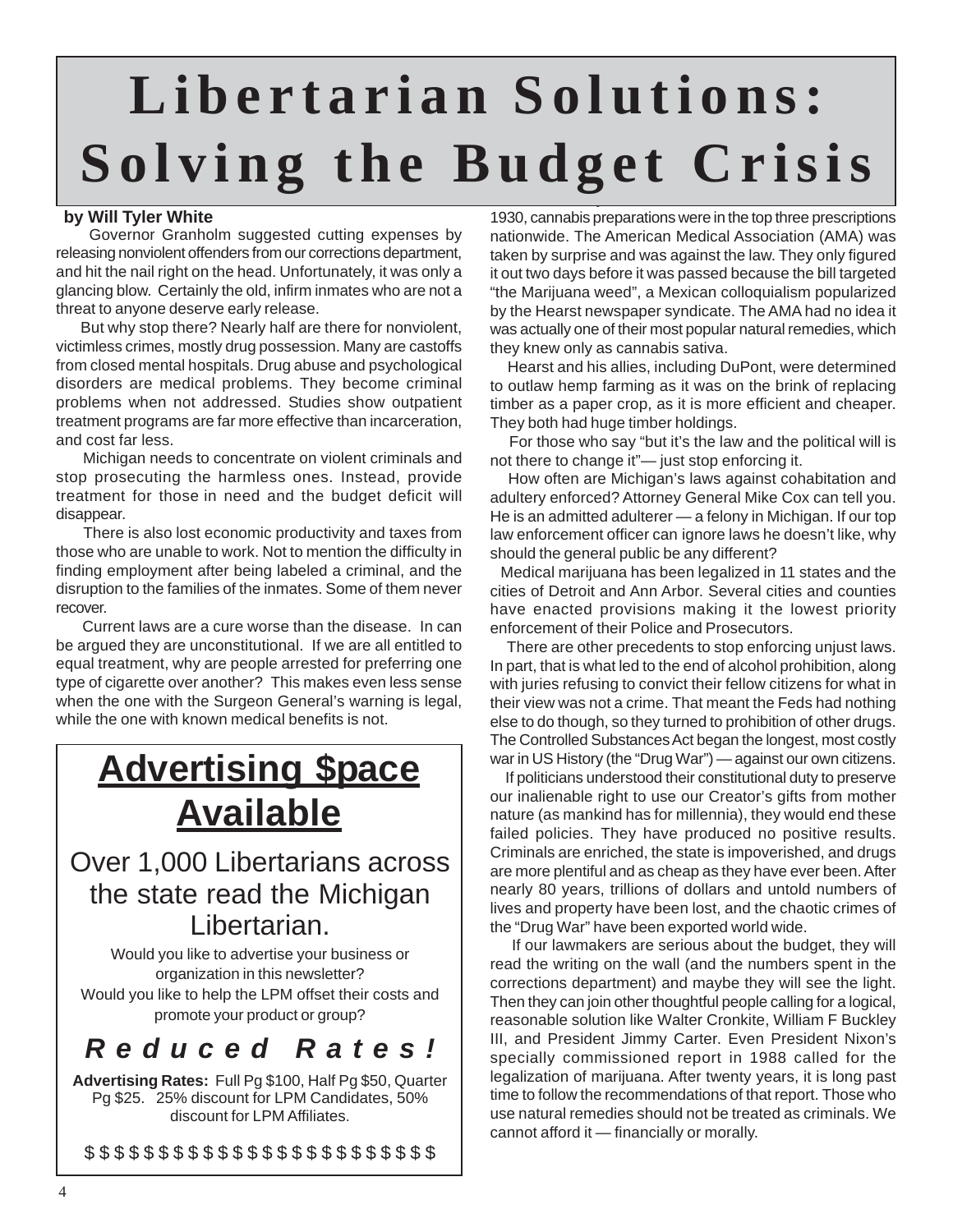## **Events and News**

## **Al Titran**



1927-2007

 Longtime activist Al Titran passed away on May 29, 2007 at age 79 at Bon Secours Hospital in Grosse Pointe.

 Al became a Libertarian activist in the 1990s when he twice ran for Congress and was one of the top signature gatherers in when the LPM had to regain ballot status. This hard work earned him and Rosemary Raachi the Producers of Liberty Award in 1999.

Mr. Titran was a proud veteran

of the U. S. Army serving during WW II. During this time he worked for General MacArthur in Japan. He was also very proud of the U.S. flag, and flew it every day. Mr. Titran was a Senior Manufacturing Engineer with General Motors/Fisher Body, retiring after 40 years.

## From the Chair *(cont. from page 2)*

races are good, because the LP candidate in such a race doesn't have to win; he or she only has to draw more votes than the difference between the old party candidates. The possibility of doing so, and throwing the race from one old party candidate to the other, makes the LP candidate relevant in the eyes of the press, just because they can affect the outcome. Bill Gelineau recruited a long time libertarian friend and co-worker, Lauren Hillmer, to enter the race. We funded a brochure, did some direct mail and doorbelling, and attempted to make a difference. As it turned out, the Republican did lose the seat, though by a slightly greater margin than Lauren's 2% of the vote. But I'm sure the Republican candidate rued the day the LP entered the race, and was convinced every last one of her votes were taken from him.

 Being in a position to exploit political opportunity isn't just about being the balance of power, or making sure someone loses an election. Libertarian candidates running in nonpartisan races all across Michigan have demonstrated time and again that it is possible to win a race, with lots of hard work. We have several such candidates running this year, who deserve your support. Candidates like Andy LeCureaux in Hazel Park and Dave Nagy in Garden City. Visit our website at www.mi.lp.org to learn how to contact these and other Libertarian heroes, and help out their campaigns. They will be ready when opportunity knocks. Will you?

#### **Upcoming Events July 29, 2007**

 Meeting of the Libertarian Executive Committee (LEC) teleconference meeting, 2pm.

Any member of the party wishing to attend the teleconference can listen in at either the office of Bill Hall in Grand Rapids or the LPM office in Lansing (contact Will White).

#### **August 3-5, 2007**

Region 3 Convention - Aug. 3-5. Friday night - socializing with Libertarians from LNC Region 3 (Ohio, Kentucky, Indiana and Michigan). Test your skills in the "Are You Smarter Than a Republicrat" game. For more info or to register, visit lpr3.org.

 Holiday Inn Dayton - South 2455 Dryden Rd Moraine, Ohio 45439

 Contact: Emily Salvette Phone: 734-668-2607 **August 7, 2007**

 Michigan Primary Election **October 7, 2007** Meeting of the LEC

#### **Owosso**

 Libertarian Councilman Mark Owen has accomplished something most libertarians only dream about. Owen actually got to cut a tax. The city used to charge a 1% fee for collecting property taxes. That was until Owen convinced the council to elimiante it. It wasn't a very big tax, but a it was a tax nonetheless. Congratulations Mark!

#### **Saint Clair Shores**

 Libertarian Councilwoman Erin Stahl has decided against seeking reelection to another term on her council.

#### **Ferndale**



*LPM Members host an information booth at Motor City Pride 2007*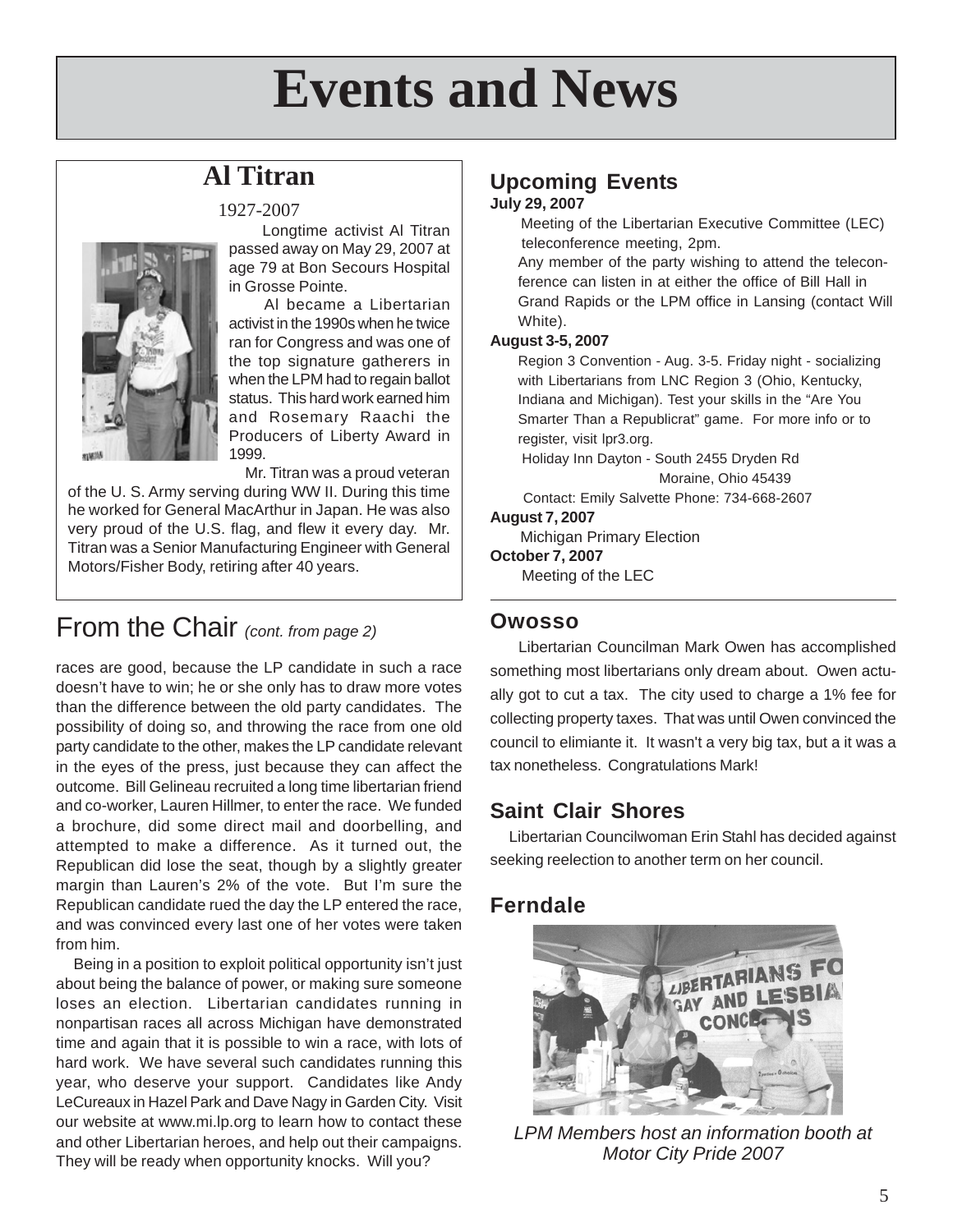# **Ballot Initiative Watch**

# **Michigan Medical Marijuana**

 The Marijuana Policy Project has launched a campaign to place a statewide medical marijuana initiative in Michigan for the November 2008 ballot. Under the committee name Michigan Coalition for Compassionate Care (MCCC), activists hope to collect 304,101 signatures in six months to get the initiative on the ballot. Momentum is clearly on the side of Michigan activists who have succeeded in passing local medical marijuana initiatives in five cities; Ann Arbor, Detroit, Ferndale, Flint, and Traverse City, and by large margins in every case. Support across the state is strong for such a proposal. According to a 2003 poll, 59% favor a statewide medical marijuana measure. Twelve other states have laws protecting medical marijuana patients.

 Right now, Michigan patients battling cancer, AIDS, and other life-threatening diseases face prison for trying to relieve their pain. If passed, the initiative would…

- Allow terminally and seriously ill patients who find relief from marijuana to use it with their doctors' approval.
- Protect these seriously ill patients from arrest and prosecution for the simple act of taking their doctorrecommended medicine.
- Permit qualifying patients or their caregivers to cultivate their own marijuana for their medical use, with limits on the amount they could possess.
- Create registry identification cards, so that law enforcement officials could easily tell who was a registered patient, and establish penalties for false statements and fraudulent ID cards.
- Allow patients and their caregivers who are arrested to discuss their medical use in court.
- Keep commonsense restrictions on the medical use of marijuana, including prohibitions on public use of marijuana and driving under the influence of marijuana.

MCCC is currently seeking volunteers, paid petitioners, and donations. Please visit **www.StopArrestingPatients.org** for more information.

# **Michigan Fair Tax**

 With Michigan's unemployment rate the highest in the country, an effort is underway to rewrite the state tax code in order to attract business to the state. A group called the Michigan Fair Tax Association has launched a petition drive to eliminate nearly all state taxes, including the income tax, and replace everything with a simple retail sales tax.

- Replace Michigan's current complex and unfair tax system with a simple retail sales tax.
- Eliminate current sales tax, personal income tax, single business tax, personal property tax, 6 mill state education tax on business and sales tax on all business purchases and replace them all with a simple retail sales tax.
- Save MI taxpayers billions of dollars now being wasted in complying with the current tax code.
- Significantly lower the cost of goods & services produced in Michigan by removing the cost of business taxes and tax compliance costs that are hidden in today's prices.
- Make Michigan products more competitive with foreign products and return jobs to Michigan.
- Provide a more stable revenue source and raise the same amount of money for Michigan government with the imposition of a fair/no loophole retail sales tax on only new goods and services with an effective tax rate of 0 - 9.5%.
- Return to MI families 100% of the sales tax up to the poverty level by monthly "prebate" payments to all Michigan citizens' households. No MI citizen will pay taxes on the necessities of life.

Please visit **www.fairtaxmi.org** for additional information.

*Editors note: While not officially endorsed by the LPM yet, many Michigan Libertarians are involved in both efforts on a personal level*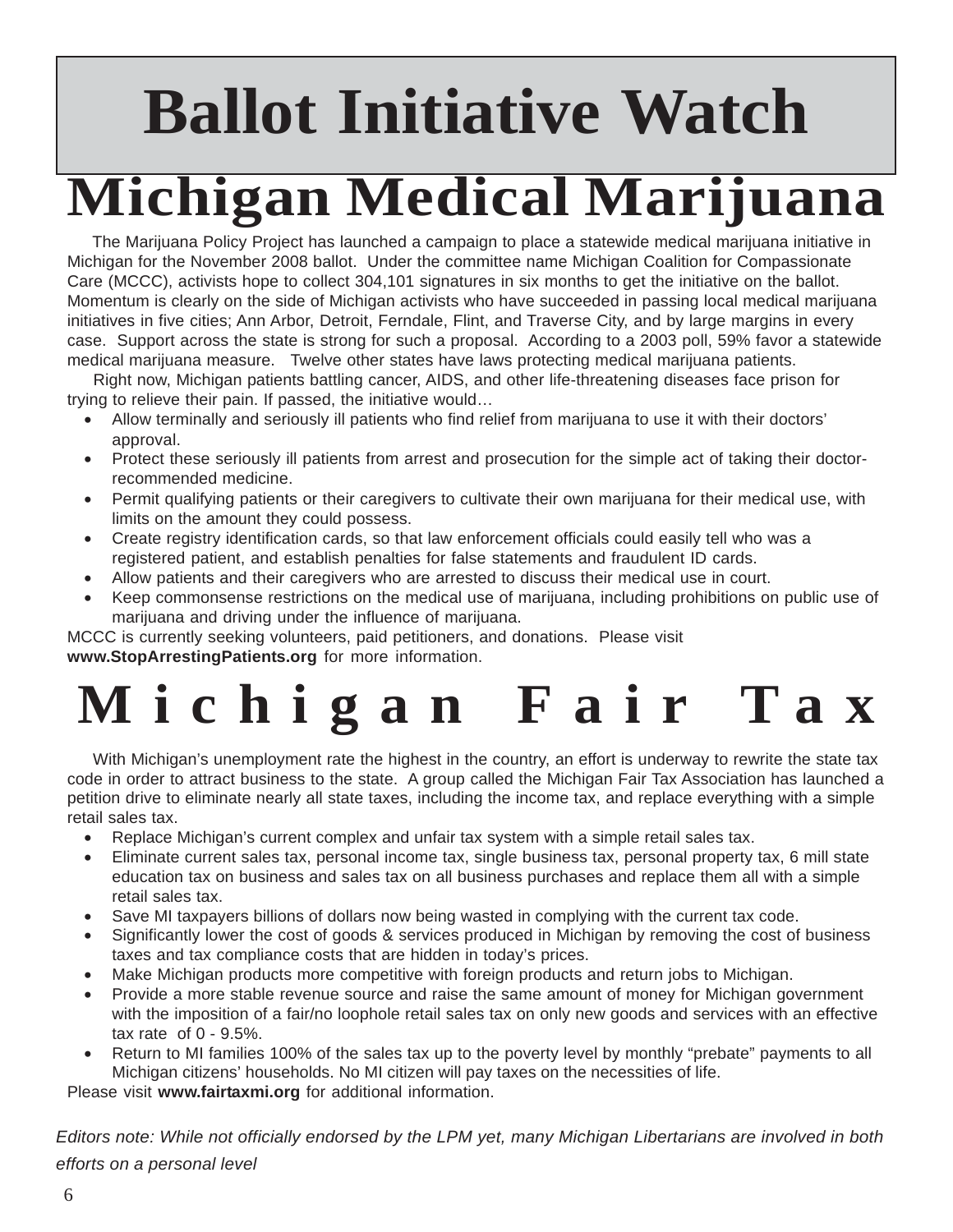## **2007 LPM Convention Minutes**

#### **Libertarian Party of Michigan Minutes of 2007 State Convention**

 The State Convention of the Libertarian Party of Michigan (LPM) was held at the Hilton Grand Rapids Airport Hotel, Grand Rapids, Michigan on May 5, 2007. LPM

 Chair Scotty Boman presided and the Secretary was present. The meeting was called to order at 9:14 AM. The Credentials Committee reported 31 voting delegates present and revised this number periodically during the day; it rose to 46 by the end of the meeting.

 Secretary Arthur Gulick reported that the minutes of the prior Convention were approved by the LPM Executive Committee (LEC) June 11, 2006.

 Will White delivered the Treasurer's report. Vice Chair James Hudler delivered an Affiliate Report. The Chair delivered a Newsletter Report in the absence of Newsletter Director Andrew Wrenbeck. Political Director Leonard Schwartz, Communications Director Tom Bagwell, and Membership Director Allison delivered reports. The Chair reported on the LPM's website development.

 Bylaws Committee Chair Leonard Schwartz presented proposed Bylaws changes which had been approved for consideration by the Convention.

• A proposal to remove the reference to the SpeakOutMichigan website from Article II.6.d was approved by the delegates by the required 2/3 vote.

• A proposal to end the LPM fiscal year on December 31 (Article IX) was approved.

• A proposal to hold an annual convention later than current practice, that is, to wait until after the filing deadline for Michigan primary elections, was approved (Article VI.1).

• A proposal to clarify the identity of the Executive Committee as being the same as the directors of the Libertarian Party of Michigan Executive Committee, Inc. was approved (Article III.1).

• A proposal to insert text making explicit the LPM Statement of Principles in Article VIII was defeated.

• A proposal to provide for selection of delegates to the National Convention by LPM affiliates when it is not possible to select them at the LPM State Convention was approved (Article VII.2).

• A proposal to change back from functional LEC directors to at-large LEC directors was approved.

• A proposal to state that that the LEC can arbitrate disputes between affiliates (Article IV) was approved.

• A proposal to alter Article VI.3-4, to have LPM Affiliates select the LPM's National Convention delegates in allotments based proportionally on affiliate membership totals was defeated. Further Bylaws proposals were not considered due to lack of time.

 Eric Larson presented the proposed LPM Platform changes which had been approved by the Platform Committee for consideration by the Convention.

• A proposal to rearrange and shorten text contained in Article IV.1 and Article I.8 was defeated.

• A proposal to remove a reference to the now defunct Michigan Single Business Tax from Article VI.4 was approved.

• A proposed grammar change in Section VIII was defeated.

• A proposal to add an Article III.9 opposing unjust discrimination in courts and in public accommodation was defeated.

• Four resolutions, considered en bloc, opposing Ypsilanti income tax, opposing Grand Rapids transit tax, opposing Charlotte airport eminent domain action and supporting legalization of medical marijuana, were approved.

The meeting adjourned for lunch and resumed at 1:00 pm.

 Emily Salvette presented a Region 3 report.

 LP Presidential candidate hopefuls Michael Imperato, Alden Link and Bob Jackson addressed the Convention.

 Affiliate reports were delivered as follows: Ken Howe for the Libertarian Party (LP) of West Michigan, Dan Grow for the LP of Southwest Michigan, David Yardley for the LP of Kalamazoo Valley, Tom Bagwell for the LP of Washtenaw County, Lowell Gnadt for the LP of Wayne County, Dan [Flamin?] for the LP of Macomb County, Leonard Schwartz for the LP of Oakland County, Mark Byrne for the LP of Saint Clair County and Bob Broda for the Capital Area LP.

 Election of LEC officers and directors followed. Bill Hall was nominated for Chair and then elected by acclamation.

Erin Stahl and Tom Bagwell were nominated for Vice Chair. David Yardley was nominated but subsequently withdrew from consideration. Stahl was elected. Emily Salvette was nominated as Secretary and then elected by acclamation. Nicole Michalak was nominated as Treasurer and then elected by acclamation.

 Nominated for At-Large Directors were: Eric Larson, Tom Bagwell, Jim Allison, Greg Stempfle, Will White and David Yardley. The first five as listed here were elected. Nominated for Judicial Committee and selected by acclamation were Leonard Schwartz, Scotty Boman and Jerry Bloom.

 Motions to continue consideration of platform changes passed. After discussion continued past the stated time of adjournment, Bill Gelineau moved a suspension of the rules for the purpose of extending by 10 minutes to continue deliberation of the 2 proposed platform planks. Passed.

• A motion by Kerry Morgan to add an Article III, 9 to the Platform with language about opposition to sexual discrimination in parent's rights, was approved, 27 for-6 against.

 Will White made a point of order that the motion did not pass because it did not receive the required 31 affirmative votes; that is 2/3rds of the 46 credentialed delegates registered at the convention. The Chair ruled that the vote did pass because as platform deliberation, only 22 affirmative votes were required; that is 2/ 3rds of the 33 credentialed delegates on the floor at that time. White appealed the ruling of the chair. The appeal failed. • A motion by Greg Stempfle to add the term "sexual orientation" to Article I, 4 of the Platform was approved.

 White made the same objection to this vote and announced his intention to refer the matter to the Judicial Committee for a ruling.

 The meeting was adjourned at 4:15 pm. Minutes submitted by Arthur Gulick, outgoing Secretary, May 5, 2007. Revised by Emily Salvette, current Secretary, May 15, 2007.

 *Editor's note-These minutes have not yet been apporved pending the outcome of the Judicial Committee ruling.*